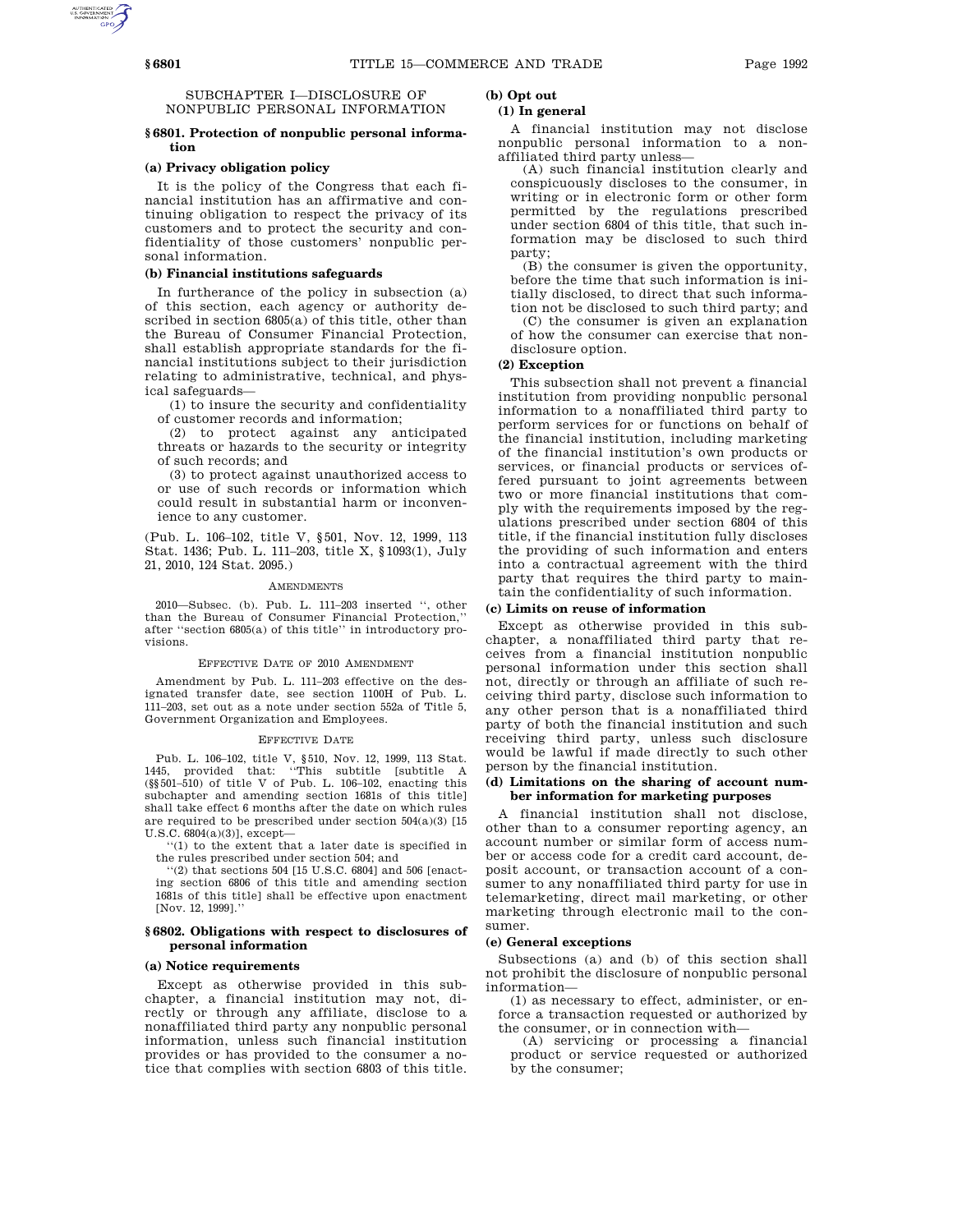(B) maintaining or servicing the consumer's account with the financial institution, or with another entity as part of a private label credit card program or other extension of credit on behalf of such entity; or

(C) a proposed or actual securitization, secondary market sale (including sales of servicing rights), or similar transaction related to a transaction of the consumer;

(2) with the consent or at the direction of the consumer;

(3)(A) to protect the confidentiality or security of the financial institution's records pertaining to the consumer, the service or product, or the transaction therein; (B) to protect against or prevent actual or potential fraud, unauthorized transactions, claims, or other liability; (C) for required institutional risk control, or for resolving customer disputes or inquiries; (D) to persons holding a legal or beneficial interest relating to the consumer; or (E) to persons acting in a fiduciary or representative capacity on behalf of the consumer;

(4) to provide information to insurance rate advisory organizations, guaranty funds or agencies, applicable rating agencies of the financial institution, persons assessing the institution's compliance with industry standards, and the institution's attorneys, accountants, and auditors;

(5) to the extent specifically permitted or required under other provisions of law and in accordance with the Right to Financial Privacy Act of 1978 [12 U.S.C. 3401 et seq.], to law enforcement agencies (including the Bureau of Consumer Financial Protection<sup>1</sup> a Federal functional regulator, the Secretary of the Treasury with respect to subchapter II of chapter 53 of title 31, and chapter 2 of title I of Public Law 91–508 (12 U.S.C. 1951–1959), a State insurance authority, or the Federal Trade Commission), self-regulatory organizations, or for an investigation on a matter related to public safety;

 $(6)(A)$  to a consumer reporting agency in accordance with the Fair Credit Reporting Act [15 U.S.C. 1681 et seq.], or (B) from a consumer report reported by a consumer reporting agency;

(7) in connection with a proposed or actual sale, merger, transfer, or exchange of all or a portion of a business or operating unit if the disclosure of nonpublic personal information concerns solely consumers of such business or unit; or

(8) to comply with Federal, State, or local laws, rules, and other applicable legal requirements; to comply with a properly authorized civil, criminal, or regulatory investigation or subpoena or summons by Federal, State, or local authorities; or to respond to judicial process or government regulatory authorities having jurisdiction over the financial institution for examination, compliance, or other purposes as authorized by law.

(Pub. L. 106–102, title V, §502, Nov. 12, 1999, 113 Stat. 1437; Pub. L. 111–203, title X, §1093(2), July 21, 2010, 124 Stat. 2095.)

### REFERENCES IN TEXT

This subchapter, referred to in subsecs. (a) and (c), was in the original ''this subtitle'', meaning subtitle A (§501 et seq.) of title V of Pub. L. 106–102, Nov. 12, 1999, 113 Stat. 1436, which enacted this subchapter and amended section 1681s of this title. For complete classification of subtitle A to the Code, see Tables.

The Right to Financial Privacy Act of 1978, referred to in subsec.  $(e)(5)$ , is title XI of Pub. L. 95–630, Nov. 10, 1978, 92 Stat. 3697, which is classified generally to chapter 35 (§3401 et seq.) of Title 12, Banks and Banking. For complete classification of this Act to the Code, see Short Title note set out under section 3401 of Title 12 and Tables.

Chapter 2 of title I of Public Law 91–508, referred to in subsec. (e)(5), is chapter 2 (§§121–129) of title I of Pub. L. 91–508, Oct. 26, 1970, 84 Stat. 1116, which is classified generally to chapter 21 (§1951 et seq.) of Title 12, Banks and Banking. For complete classification of chapter 2 to the Code, see Tables.

The Fair Credit Reporting Act, referred to in subsec.  $(e)(6)(A)$ , is title VI of Pub. L. 90-321, as added by Pub. L. 91–508, title VI, §601, Oct. 26, 1970, 84 Stat. 1127, which is classified generally to subchapter III (§1681 et seq.) of chapter 41 of this title. For complete classification of this Act to the Code, see Short Title note set out under section 1601 of this title and Tables.

#### **AMENDMENTS**

2010—Subsec. (e)(5). Pub. L. 111–203 inserted ''the Bureau of Consumer Financial Protection'' after ''(including''.

### EFFECTIVE DATE OF 2010 AMENDMENT

Amendment by Pub. L. 111–203 effective on the designated transfer date, see section 1100H of Pub. L. 111–203, set out as a note under section 552a of Title 5, Government Organization and Employees.

# **§ 6803. Disclosure of institution privacy policy (a) Disclosure required**

At the time of establishing a customer relationship with a consumer and not less than annually during the continuation of such relationship, a financial institution shall provide a clear and conspicuous disclosure to such consumer, in writing or in electronic form or other form permitted by the regulations prescribed under section 6804 of this title, of such financial institution's policies and practices with respect to—

(1) disclosing nonpublic personal information to affiliates and nonaffiliated third parties, consistent with section 6802 of this title, including the categories of information that may be disclosed;

(2) disclosing nonpublic personal information of persons who have ceased to be customers of the financial institution; and

(3) protecting the nonpublic personal information of consumers.

#### **(b) Regulations**

Disclosures required by subsection (a) shall be made in accordance with the regulations prescribed under section 6804 of this title.

### **(c) Information to be included**

The disclosure required by subsection (a) of this section shall include—

(1) the policies and practices of the institution with respect to disclosing nonpublic personal information to nonaffiliated third parties, other than agents of the institution, consistent with section 6802 of this title, and including—

<sup>1</sup>So in original. Probably should be followed by a comma.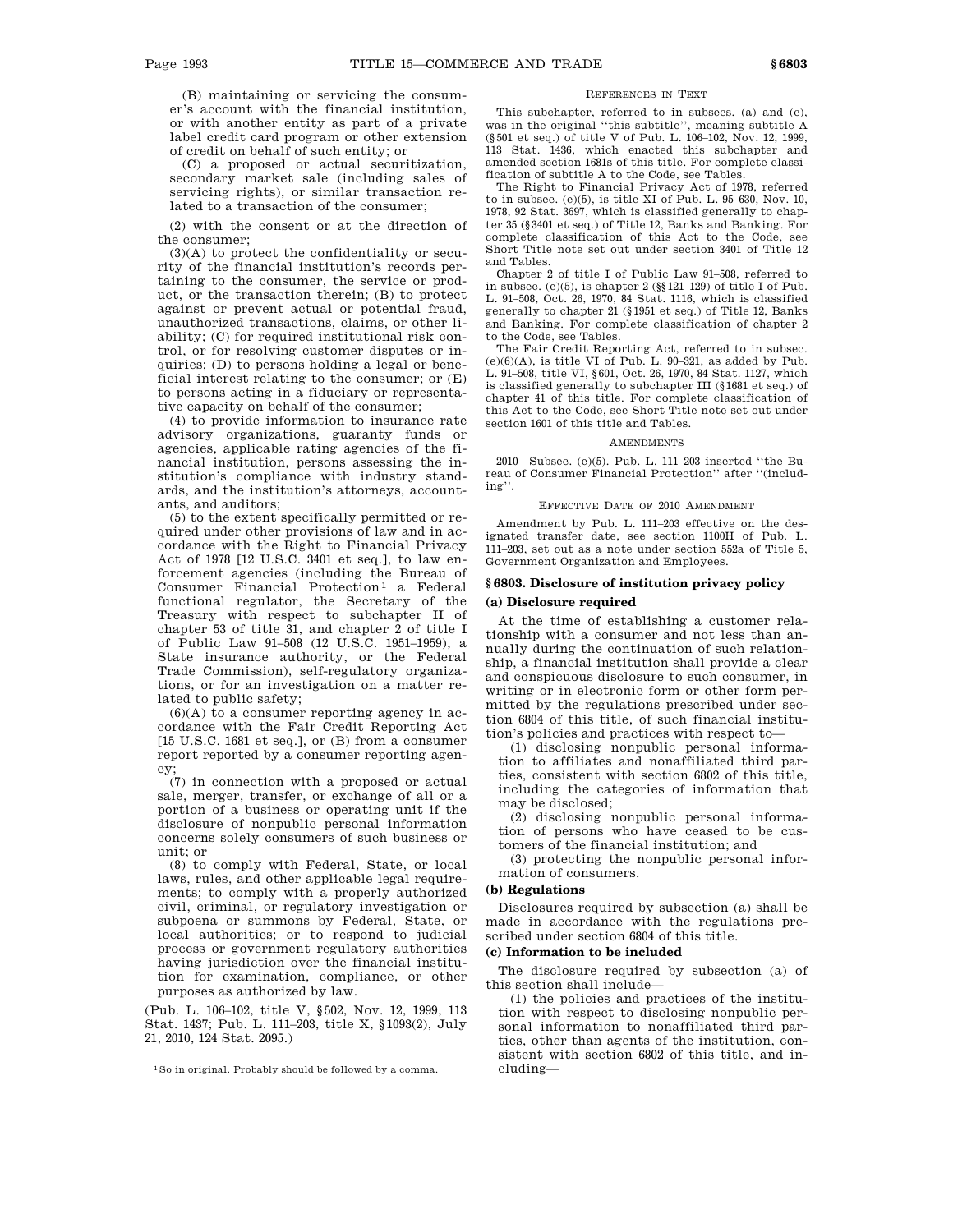(A) the categories of persons to whom the information is or may be disclosed, other than the persons to whom the information may be provided pursuant to section 6802(e) of this title; and

(B) the policies and practices of the institution with respect to disclosing of nonpublic personal information of persons who have ceased to be customers of the financial institution;

(2) the categories of nonpublic personal information that are collected by the financial institution;

(3) the policies that the institution maintains to protect the confidentiality and security of nonpublic personal information in accordance with section 6801 of this title; and

(4) the disclosures required, if any, under section  $1681a(d)(2)(A)(iii)$  of this title.

# **(d) Exemption for certified public accountants**

## **(1) In general**

The disclosure requirements of subsection (a) do not apply to any person, to the extent that the person is—

(A) a certified public accountant;

(B) certified or licensed for such purpose by a State; and

(C) subject to any provision of law, rule, or regulation issued by a legislative or regulatory body of the State, including rules of professional conduct or ethics, that prohibits disclosure of nonpublic personal information without the knowing and expressed consent of the consumer.

## **(2) Limitation**

Nothing in this subsection shall be construed to exempt or otherwise exclude any financial institution that is affiliated or becomes affiliated with a certified public accountant described in paragraph (1) from any provision of this section.

#### **(3) Definitions**

For purposes of this subsection, the term "State" means any State or territory of the United States, the District of Columbia, Puerto Rico, Guam, American Samoa, the Trust Territory of the Pacific Islands, the Virgin Islands, or the Northern Mariana Islands.

# **(e) Model forms**

## **(1) In general**

The agencies referred to in section  $6804(a)(1)$ of this title shall jointly develop a model form which may be used, at the option of the financial institution, for the provision of disclosures under this section.

## **(2) Format**

A model form developed under paragraph (1) shall—

- (A) be comprehensible to consumers, with a clear format and design;
- (B) provide for clear and conspicuous disclosures;

(C) enable consumers easily to identify the sharing practices of a financial institution and to compare privacy practices among financial institutions; and

(D) be succinct, and use an easily readable type font.

### **(3) Timing**

A model form required to be developed by this subsection shall be issued in proposed form for public comment not later than 180 days after October 13, 2006.

# **(4) Safe harbor**

Any financial institution that elects to provide the model form developed by the agencies under this subsection shall be deemed to be in compliance with the disclosures required under this section.

(Pub. L. 106–102, title V, §503, Nov. 12, 1999, 113 Stat. 1439; Pub. L. 109–351, title VI, §609, title VII, §728, Oct. 13, 2006, 120 Stat. 1983, 2003.)

#### **AMENDMENTS**

2006—Pub. L. 109–351 designated concluding provisions of subsec. (a) as (b), inserted heading, substituted ''Disclosures required by subsection (a)'' for ''Such disclosures'', redesignated former subsec. (b) as (c), and added subsecs. (d) and (e).

### **§ 6804. Rulemaking**

### **(a) Regulatory authority**

# **(1) Rulemaking**

### **(A) In general**

Except as provided in subparagraph (C), the Bureau of Consumer Financial Protection and the Securities and Exchange Commission shall have authority to prescribe such regulations as may be necessary to carry out the purposes of this subchapter with respect to financial institutions and other persons subject to their respective jurisdiction under section 6805 of this title (and notwithstanding subtitle B of the Consumer Financial Protection Act of 2010 [12 U.S.C. 5511 et seq.]), except that the Bureau of Consumer Financial Protection shall not have authority to prescribe regulations with respect to the standards under section 6801 of this title.

### **(B) CFTC**

The Commodity Futures Trading Commission shall have authority to prescribe such regulations as may be necessary to carry out the purposes of this subchapter with respect to financial institutions and other persons subject to the jurisdiction of the Commodity Futures Trading Commission under section 7b–2 of title 7.

### **(C) Federal Trade Commission authority**

Notwithstanding the authority of the Bureau of Consumer Financial Protection under subparagraph (A), the Federal Trade Commission shall have authority to prescribe such regulations as may be necessary to carry out the purposes of this subchapter with respect to any financial institution that is a person described in section 1029(a) of the Consumer Financial Protection Act of 2010 [12 U.S.C. 5519(a)].

### **(D) Rule of construction**

Nothing in this paragraph shall be construed to alter, affect, or otherwise limit the authority of a State insurance authority to adopt regulations to carry out this subchapter.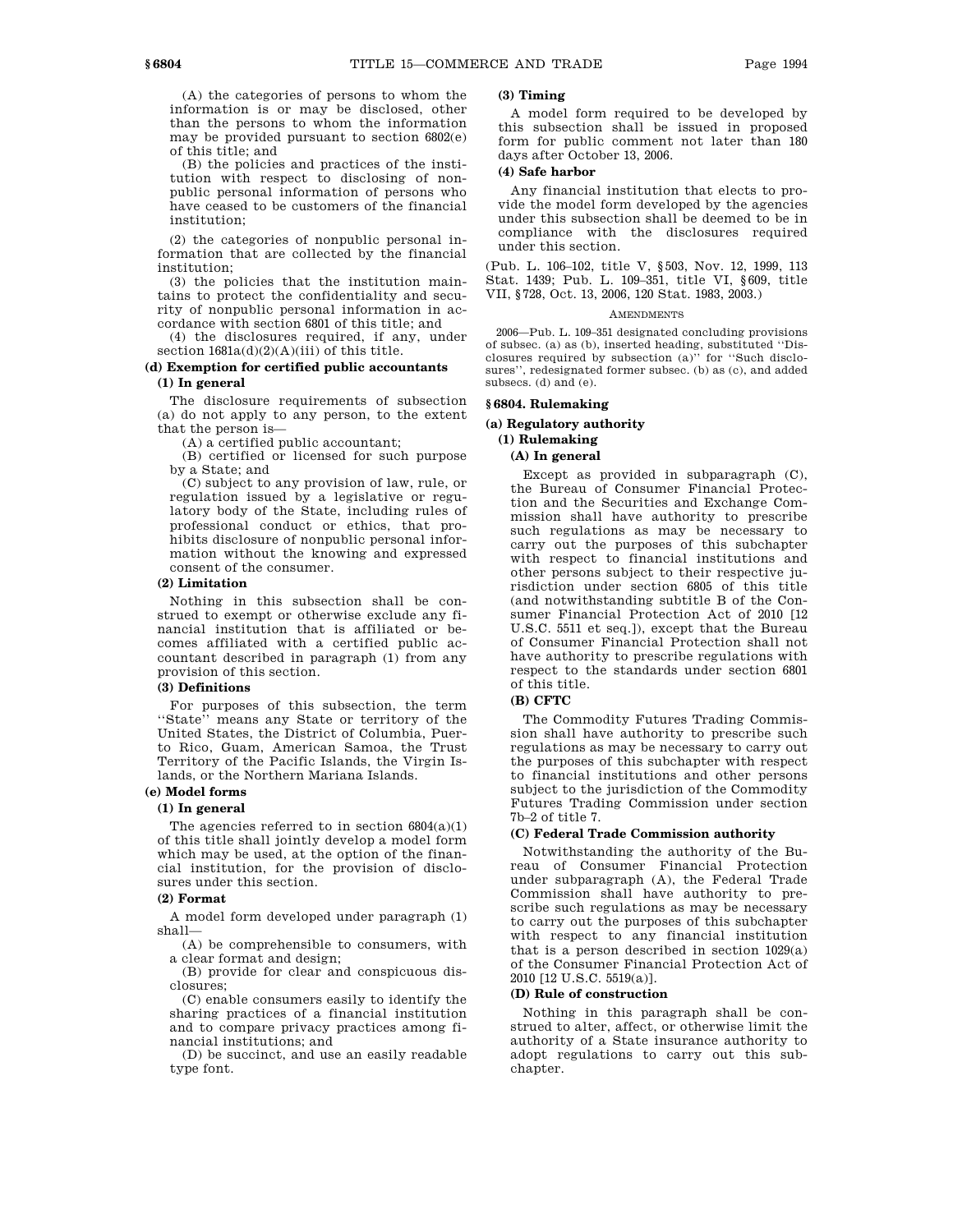### **(2) Coordination, consistency, and comparability**

Each of the agencies authorized under paragraph (1) to prescribe regulations shall consult and coordinate with the other such agencies and, as appropriate, and with<sup>1</sup> representatives of State insurance authorities designated by the National Association of Insurance Commissioners, for the purpose of assuring, to the extent possible, that the regulations prescribed by each such agency are consistent and comparable with the regulations prescribed by the other such agencies.

### **(3) Procedures and deadline**

Such regulations shall be prescribed in accordance with applicable requirements of title 5.

### **(b) Authority to grant exceptions**

The regulations prescribed under subsection (a) of this section may include such additional exceptions to subsections (a) through (d) of section 6802 of this title as are deemed consistent with the purposes of this subchapter.

(Pub. L. 106–102, title V, §504, Nov. 12, 1999, 113 Stat. 1439; Pub. L. 111–203, title X, §1093(3), July 21, 2010, 124 Stat. 2095.)

#### REFERENCES IN TEXT

The Consumer Financial Protection Act of 2010, referred to in subsec.  $(a)(1)(A)$ , is title X of Pub. L. 111–203, July 21, 2010, 124 Stat. 1955. Subtitle B (§§1021–1029A) of the Act is classified generally to part B (§5511 et seq.) of subchapter V of chapter 53 of Title 12, Banks and Banking. For complete classification of subtitle B to the Code, see Tables.

#### **AMENDMENTS**

2010—Subsec. (a)(1), (2). Pub. L. 111–203, §1093(3)(A), added pars. (1) and (2) and struck out former pars. (1) and (2) which related, respectively, to rulemaking by the Federal banking agencies, the National Credit Union Administration, the Secretary of the Treasury, the Securities and Exchange Commission, and the Federal Trade Commission, and consultation and coordination among these agencies and authorities to assure consistency and comparability of regulations.

Subsec. (a)(3). Pub. L. 111–203, §1093(3)(B), struck out ''and shall be issued in final form not later than 6 months after November 12, 1999'' after ''title 5''.

#### EFFECTIVE DATE OF 2010 AMENDMENT

Amendment by Pub. L. 111–203 effective on the designated transfer date, see section 1100H of Pub. L. 111–203, set out as a note under section 552a of Title 5, Government Organization and Employees.

### **§ 6805. Enforcement**

### **(a) In general**

Subject to subtitle B of the Consumer Financial Protection Act of 2010 [12 U.S.C. 5511 et seq.], this subchapter and the regulations prescribed thereunder shall be enforced by the Bureau of Consumer Financial Protection, the Federal functional regulators, the State insurance authorities, and the Federal Trade Commission with respect to financial institutions and other persons subject to their jurisdiction under applicable law, as follows:

(1) Under section 1818 of title 12, by the appropriate Federal banking agency, as defined in section  $1813(q)$  of title 12, in the case of-

(A) national banks, Federal branches and Federal agencies of foreign banks, and any subsidiaries of such entities (except brokers, dealers, persons providing insurance, investment companies, and investment advisers);

(B) member banks of the Federal Reserve System (other than national banks), branches and agencies of foreign banks (other than Federal branches, Federal agencies, and insured State branches of foreign banks), commercial lending companies owned or controlled by foreign banks, organizations operating under section 25 or 25A of the Federal Reserve Act [12 U.S.C. 601 et seq., 611 et seq.], and bank holding companies and their nonbank subsidiaries or affiliates (except brokers, dealers, persons providing insurance, investment companies, and investment advisers);

(C) banks insured by the Federal Deposit Insurance Corporation (other than members of the Federal Reserve System), insured State branches of foreign banks, and any subsidiaries of such entities (except brokers, dealers, persons providing insurance, investment companies, and investment advisers); and

(D) savings associations the deposits of which are insured by the Federal Deposit Insurance Corporation, and any subsidiaries of such savings associations (except brokers, dealers, persons providing insurance, investment companies, and investment advisers).

(2) Under the Federal Credit Union Act [12 U.S.C. 1751 et seq.], by the Board of the National Credit Union Administration with respect to any federally insured credit union, and any subsidiaries of such an entity.

(3) Under the Securities Exchange Act of 1934 [15 U.S.C. 78a et seq.], by the Securities and Exchange Commission with respect to any broker or dealer.

(4) Under the Investment Company Act of 1940 [15 U.S.C. 80a–1 et seq.], by the Securities and Exchange Commission with respect to investment companies.

(5) Under the Investment Advisers Act of 1940 [15 U.S.C. 80b–1 et seq.], by the Securities and Exchange Commission with respect to investment advisers registered with the Commission under such Act.

(6) Under State insurance law, in the case of any person engaged in providing insurance, by the applicable State insurance authority of the State in which the person is domiciled, subject to section 6701 of this title.

(7) Under the Federal Trade Commission Act [15 U.S.C. 41 et seq.], by the Federal Trade Commission for any other financial institution or other person that is not subject to the jurisdiction of any agency or authority under paragraphs (1) through (6) of this subsection.

(8) Under subtitle E of the Consumer Financial Protection Act of 2010 [12 U.S.C. 5561 et seq.], by the Bureau of Consumer Financial Protection, in the case of any financial institution and other covered person or service provider that is subject to the jurisdiction of the

<sup>1</sup>So in original. Probably should be ''and, as appropriate, with''.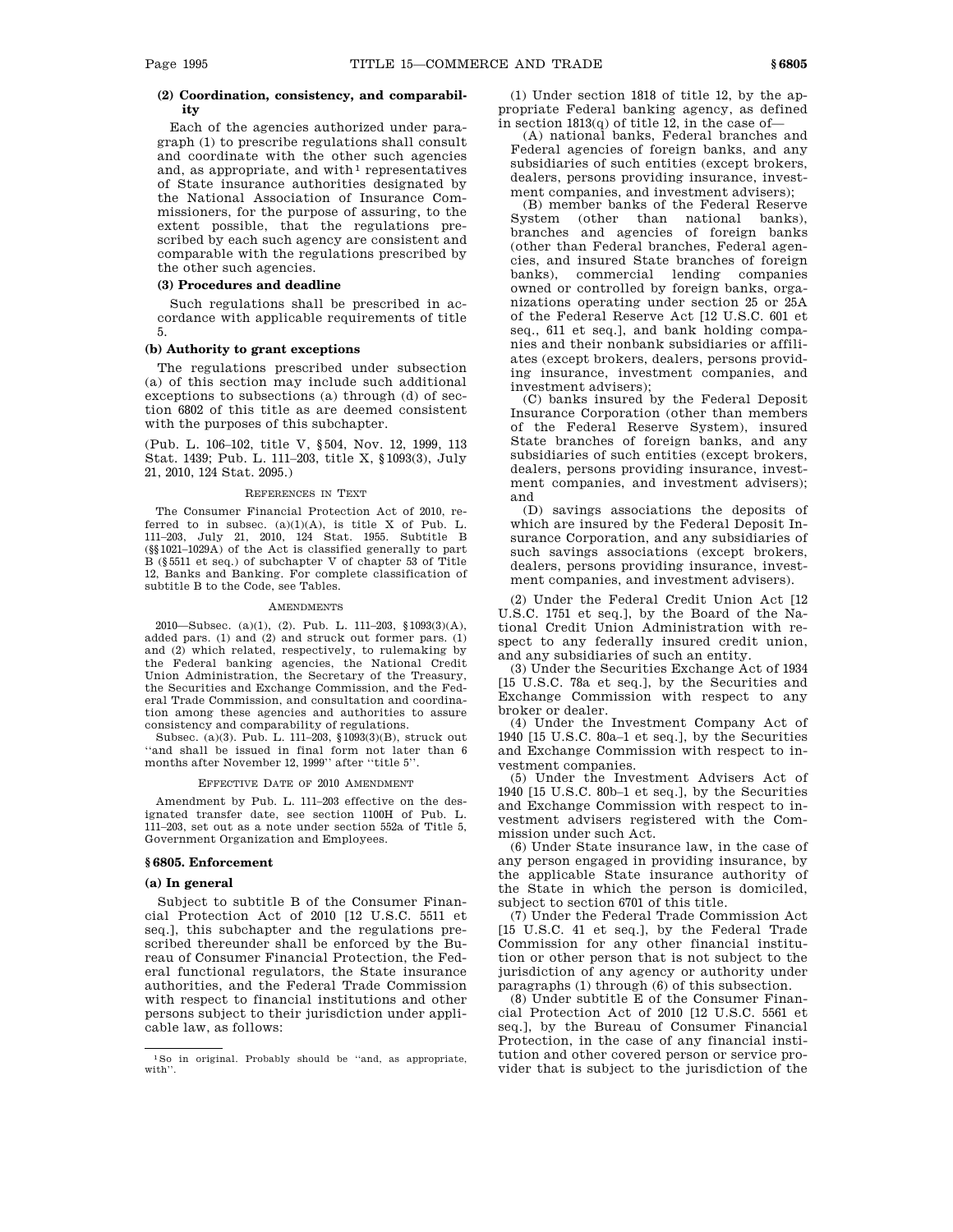Bureau and any person subject to this subchapter, but not with respect to the standards under section 6801 of this title.

### **(b) Enforcement of section 6801**

#### **(1) In general**

Except as provided in paragraph (2), the agencies and authorities described in subsection (a), other than the Bureau of Consumer Financial Protection, of this section shall implement the standards prescribed under section 6801(b) of this title in the same manner, to the extent practicable, as standards prescribed pursuant to section 1831p–1(a) of title 12 are implemented pursuant to such section.

#### **(2) Exception**

The agencies and authorities described in paragraphs  $(3)$ ,  $(4)$ ,  $(5)$ ,  $(6)$ , and  $(7)$  of subsection (a) of this section shall implement the standards prescribed under section 6801(b) of this title by rule with respect to the financial institutions and other persons subject to their respective jurisdictions under subsection (a) of this section.

### **(c) Absence of State action**

If a State insurance authority fails to adopt regulations to carry out this subchapter, such State shall not be eligible to override, pursuant to section  $1831x(g)(2)(B)(iii)$  of title 12, the insurance customer protection regulations prescribed by a Federal banking agency under section 1831x(a) of title 12.

### **(d) Definitions**

The terms used in subsection  $(a)(1)$  of this section that are not defined in this subchapter or otherwise defined in section 1813(s) of title 12 shall have the same meaning as given in section 3101 of title 12.

(Pub. L. 106–102, title V, §505, Nov. 12, 1999, 113 Stat. 1440; Pub. L. 111–203, title X, §1093(4), (5), July 21, 2010, 124 Stat. 2096, 2097.)

### REFERENCES IN TEXT

The Consumer Financial Protection Act of 2010, referred to in subsec. (a), is title X of Pub. L. 111–203, July 21, 2010, 124 Stat. 1955. Subtitles B (§§1021–1029A) and E (§§1051–1058) of the Act are classified generally to parts B (§5511 et seq.) and E (§5561 et seq.), respectively, of subchapter V of chapter 53 of Title 12, Banks and Banking. For complete classification of subtitles B and E to the Code, see Tables.

Section 25 of the Federal Reserve Act, referred to in subsec. (a)(1)(B), is classified to subchapter I (§601 et seq.) of chapter 6 of Title 12, Banks and Banking. Section 25A of the Federal Reserve Act is classified to subchapter II (§611 et seq.) of chapter 6 of Title 12.

The Federal Credit Union Act, referred to in subsec. (a)(2), is act June 26, 1934, ch. 750, 48 Stat. 1216, which is classified generally to chapter 14 (§1751 et seq.) of Title 12, Banks and Banking. For complete classification of this Act to the Code, see section 1751 of Title 12 and Tables.

The Securities Exchange Act of 1934, referred to in subsec. (a)(3), is act June 6, 1934, ch. 404, 48 Stat. 881, which is classified principally to chapter 2B (§78a et seq.) of this title. For complete classification of this Act to the Code, see section 78a of this title and Tables.

The Investment Company Act of 1940, referred to in subsec. (a)(4), is title I of act Aug. 22, 1940, ch. 686, 54 Stat. 789, which is classified generally to subchapter I (§80a–1 et seq.) of chapter 2D of this title. For complete classification of this Act to the Code, see section 80a–51 of this title and Tables.

The Investment Advisers Act of 1940, referred to in subsec. (a)(5), is title II of act Aug. 22, 1940, ch. 686, 54 Stat. 847, which is classified generally to subchapter II (§80b–1 et seq.) of chapter 2D of this title. For complete classification of this Act to the Code, see section 80b–20 of this title and Tables.

The Federal Trade Commission Act, referred to in subsec. (a)(7), is act Sept. 26, 1914, ch. 311, 38 Stat. 717, which is classified generally to subchapter I (§41 et seq.) of chapter 2 of this title. For complete classification of this Act to the Code, see section 58 of this title and Tables.

#### **AMENDMENTS**

2010—Subsec. (a). Pub. L. 111–203, §1093(4)(A), substituted ''Subject to subtitle B of the Consumer Financial Protection Act of 2010, this subchapter and the regulations prescribed thereunder shall be enforced by the Bureau of Consumer Financial Protection, the Federal functional regulators, the State insurance authorities, and the Federal Trade Commission with respect to financial institutions and other persons subject to their jurisdiction under applicable law, as follows:'' for ''This subchapter and the regulations prescribed thereunder shall be enforced by the Federal functional regulators, the State insurance authorities, and the Federal Trade Commission with respect to financial institutions and other persons subject to their jurisdiction under applicable law, as follows:''.

Subsec. (a)(1). Pub. L. 111–203, §1093(4)(B)(i), inserted ''by the appropriate Federal banking agency, as defined

in section 1813(q) of title 12," before "in the case of—".<br>Subsec. (a)(1)(A). Pub. L. 111–203,  $$1093(4)(B)(ii)$ , struck out '', by the Office of the Comptroller of the

Currency'' before semicolon at end. Subsec. (a)(1)(B). Pub. L. 111–203, §1093(4)(B)(iii), struck out '', by the Board of Governors of the Federal Reserve System'' before semicolon at end.

Subsec. (a)(1)(C). Pub. L. 111–203,  $$1093(4)(B)(iv)$ , struck out '', by the Board of Directors of the Federal

Deposit Insurance Corporation'' before ''; and''. Subsec. (a)(1)(D). Pub. L. 111–203, §1093(4)(B)(v), struck out '', by the Director of the Office of Thrift Supervision'' before period at end.

Subsec. (a)(8). Pub. L. 111-203, §1093(4)(C), added par. (8).

Subsec. (b)(1). Pub. L. 111–203, §1093(5), inserted '', other than the Bureau of Consumer Financial Protection,'' before ''shall implement the standards''.

#### EFFECTIVE DATE OF 2010 AMENDMENT

Amendment by Pub. L. 111–203 effective on the designated transfer date, see section 1100H of Pub. L. 111–203, set out as a note under section 552a of Title 5, Government Organization and Employees.

### **§ 6806. Relation to other provisions**

Except for the amendments made by subsections (a) and (b), nothing in this chapter shall be construed to modify, limit, or supersede the operation of the Fair Credit Reporting Act [15 U.S.C. 1681 et seq.], and no inference shall be drawn on the basis of the provisions of this chapter regarding whether information is transaction or experience information under section 603 of such Act [15 U.S.C. 1681a].

(Pub. L. 106–102, title V, §506(c), Nov. 12, 1999, 113 Stat. 1442.)

### REFERENCES IN TEXT

Amendments made by subsections (a) and (b), referred to in text, means amendments made by section 506(a) and (b) of Pub. L. 106–102, which amended section 1681s of this title.

This chapter, referred to in text, was in the original ''this title'', meaning title V of Pub. L. 106–102, Nov. 12,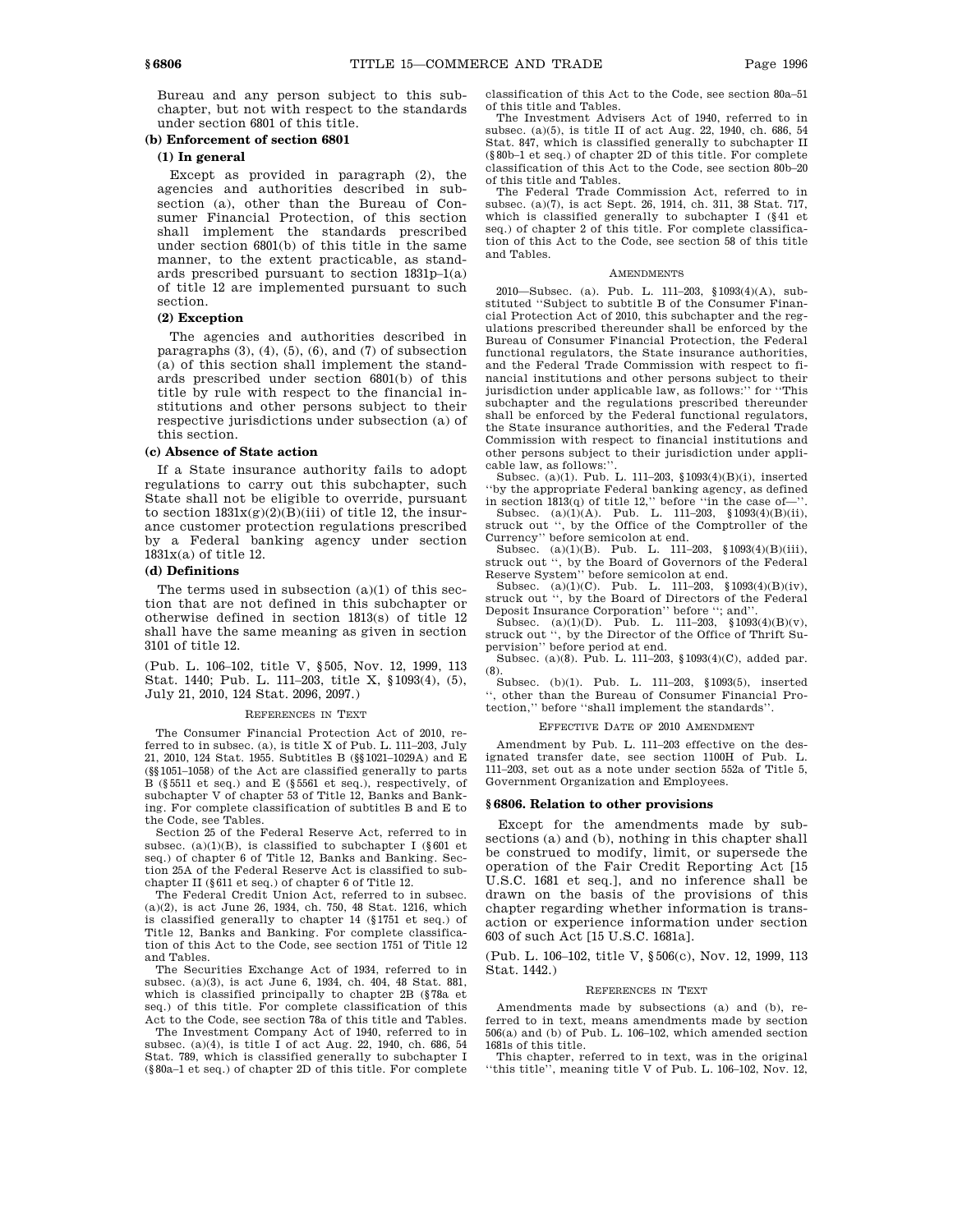1999, 113 Stat. 1436, as amended, which enacted this chapter and amended section 1681s of this title. For complete classification of title V to the Code, see Tables.

The Fair Credit Reporting Act, referred to in text, is title VI of Pub. L. 90–321, as added by Pub. L. 91–508, title VI, §601, Oct. 26, 1970, 84 Stat. 1127, as amended, which is classified generally to subchapter III (§1681 et seq.) of chapter 41 of this title. For complete classification of this Act to the Code, see Short Title note set out under section 1601 of this title and Tables.

#### **§ 6807. Relation to State laws**

#### **(a) In general**

This subchapter and the amendments made by this subchapter shall not be construed as superseding, altering, or affecting any statute, regulation, order, or interpretation in effect in any State, except to the extent that such statute, regulation, order, or interpretation is inconsistent with the provisions of this subchapter, and then only to the extent of the inconsistency.

### **(b) Greater protection under State law**

For purposes of this section, a State statute, regulation, order, or interpretation is not inconsistent with the provisions of this subchapter if the protection such statute, regulation, order, or interpretation affords any person is greater than the protection provided under this subchapter and the amendments made by this subchapter, as determined by the Bureau of Consumer Financial Protection, after consultation with the agency or authority with jurisdiction under section 6805(a) of this title of either the person that initiated the complaint or that is the subject of the complaint, on its own motion or upon the petition of any interested party.

(Pub. L. 106–102, title V, §507, Nov. 12, 1999, 113 Stat. 1442; Pub. L. 111–203, title X, §1093(6), July 21, 2010, 124 Stat. 2097.)

#### REFERENCES IN TEXT

This subchapter, referred to in text, was in the original ''this subtitle'', meaning subtitle A (§§501–510) of title V of Pub. L. 106–102, Nov. 12, 1999, 113 Stat. 1436, which enacted this subchapter and amended section 1681s of this title. For complete classification of subtitle A to the Code, see Tables.

#### AMENDMENTS

2010—Subsec. (b). Pub. L. 111–203 substituted ''Bureau of Consumer Financial Protection'' for ''Federal Trade Commission''.

EFFECTIVE DATE OF 2010 AMENDMENT

Amendment by Pub. L. 111–203 effective on the designated transfer date, see section 1100H of Pub. L. 111–203, set out as a note under section 552a of Title 5, Government Organization and Employees.

#### **§ 6808. Study of information sharing among financial affiliates**

#### **(a) In general**

The Secretary of the Treasury, in conjunction with the Federal functional regulators and the Federal Trade Commission, shall conduct a study of information sharing practices among financial institutions and their affiliates. Such study shall include—

(1) the purposes for the sharing of confidential customer information with affiliates or with nonaffiliated third parties;

(2) the extent and adequacy of security protections for such information;

(3) the potential risks for customer privacy of such sharing of information;

(4) the potential benefits for financial institutions and affiliates of such sharing of information;

(5) the potential benefits for customers of such sharing of information;

(6) the adequacy of existing laws to protect customer privacy;

(7) the adequacy of financial institution privacy policy and privacy rights disclosure under existing law;

(8) the feasibility of different approaches, including opt-out and opt-in, to permit customers to direct that confidential information not be shared with affiliates and nonaffiliated third parties; and

(9) the feasibility of restricting sharing of information for specific uses or of permitting customers to direct the uses for which information may be shared.

### **(b) Consultation**

The Secretary shall consult with representatives of State insurance authorities designated by the National Association of Insurance Commissioners, and also with financial services industry, consumer organizations and privacy groups, and other representatives of the general public, in formulating and conducting the study required by subsection (a) of this section.

### **(c) Report**

On or before January 1, 2002, the Secretary shall submit a report to the Congress containing the findings and conclusions of the study required under subsection (a) of this section, together with such recommendations for legislative or administrative action as may be appropriate.

(Pub. L. 106–102, title V, §508, Nov. 12, 1999, 113 Stat. 1442.)

### **§ 6809. Definitions**

As used in this subchapter:

**(1) Federal banking agency**

The term ''Federal banking agency'' has the same meaning as given in section 1813 of title 12.

### **(2) Federal functional regulator**

The term ''Federal functional regulator'' means—

(A) the Board of Governors of the Federal Reserve System;

(B) the Office of the Comptroller of the Currency;

(C) the Board of Directors of the Federal Deposit Insurance Corporation;

(D) the Director of the Office of Thrift Supervision;

(E) the National Credit Union Administration Board; and

(F) the Securities and Exchange Commission.

#### **(3) Financial institution**

### **(A) In general**

The term "financial institution" means any institution the business of which is en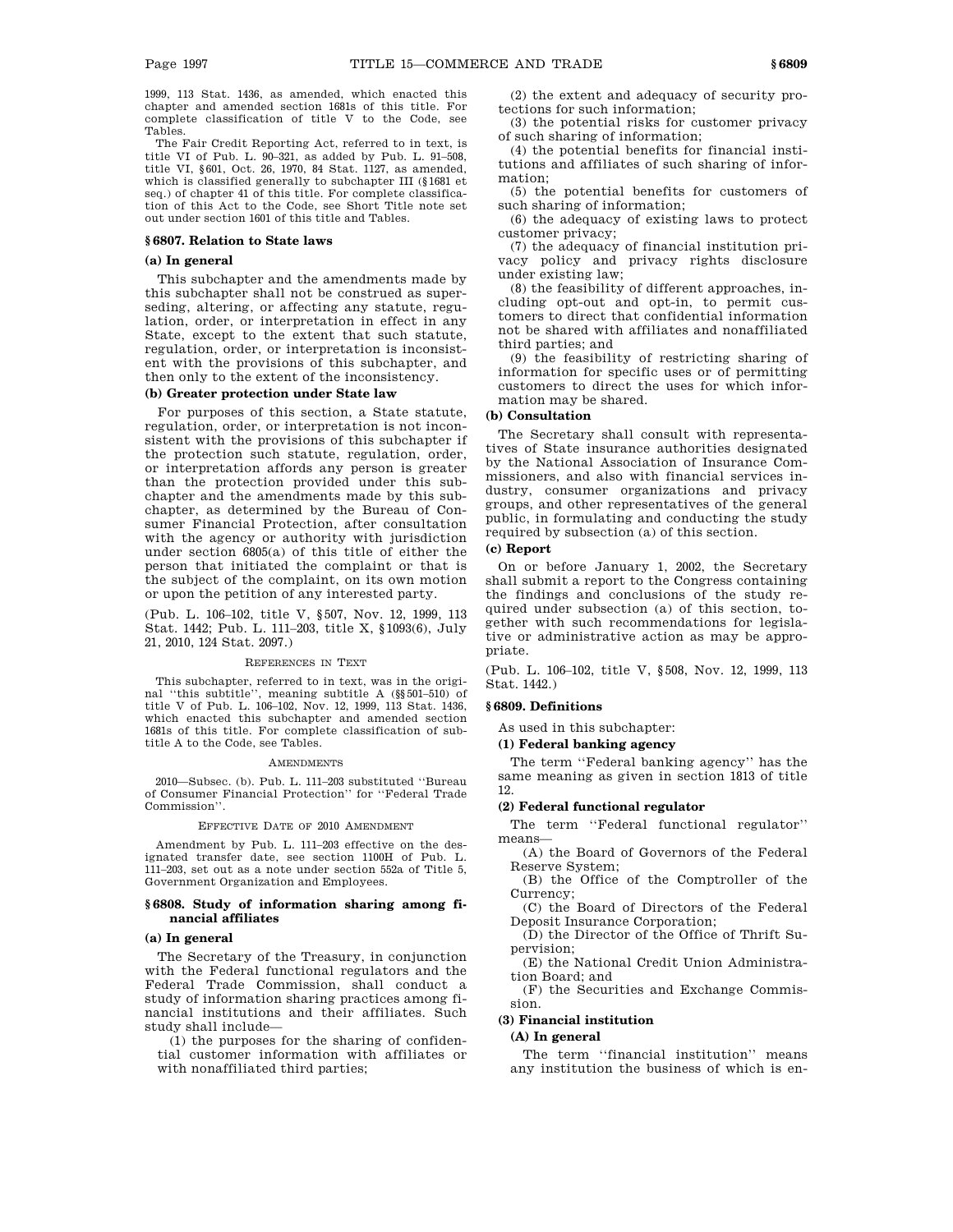gaging in financial activities as described in section 1843(k) of title 12.

### **(B) Persons subject to CFTC regulation**

Notwithstanding subparagraph (A), the term ''financial institution'' does not include any person or entity with respect to any financial activity that is subject to the jurisdiction of the Commodity Futures Trading Commission under the Commodity Exchange Act [7 U.S.C. 1 et seq.].

## **(C) Farm credit institutions**

Notwithstanding subparagraph (A), the term ''financial institution'' does not include the Federal Agricultural Mortgage Corporation or any entity chartered and operating under the Farm Credit Act of 1971 [12 U.S.C. 2001 et seq.].

# **(D) Other secondary market institutions**

Notwithstanding subparagraph (A), the term ''financial institution'' does not include institutions chartered by Congress specifically to engage in transactions described in section  $6802(e)(1)(C)$  of this title, as long as such institutions do not sell or transfer nonpublic personal information to a nonaffiliated third party.

## **(4) Nonpublic personal information**

(A) The term ''nonpublic personal information'' means personally identifiable financial information—

(i) provided by a consumer to a financial institution;

(ii) resulting from any transaction with the consumer or any service performed for the consumer; or

(iii) otherwise obtained by the financial institution.

(B) Such term does not include publicly available information, as such term is defined by the regulations prescribed under section 6804 of this title.

(C) Notwithstanding subparagraph (B), such term—

(i) shall include any list, description, or other grouping of consumers (and publicly available information pertaining to them) that is derived using any nonpublic personal information other than publicly available information; but

(ii) shall not include any list, description, or other grouping of consumers (and publicly available information pertaining to them) that is derived without using any nonpublic personal information.

# **(5) Nonaffiliated third party**

The term ''nonaffiliated third party'' means any entity that is not an affiliate of, or related by common ownership or affiliated by corporate control with, the financial institution, but does not include a joint employee of such institution.

### **(6) Affiliate**

The term ''affiliate'' means any company that controls, is controlled by, or is under common control with another company.

#### **(7) Necessary to effect, administer, or enforce**

The term ''as necessary to effect, administer, or enforce the transaction'' means—

(A) the disclosure is required, or is a usual, appropriate, or acceptable method, to carry out the transaction or the product or service business of which the transaction is a part, and record or service or maintain the consumer's account in the ordinary course of providing the financial service or financial product, or to administer or service benefits or claims relating to the transaction or the product or service business of which it is a part, and includes—

(i) providing the consumer or the consumer's agent or broker with a confirmation, statement, or other record of the transaction, or information on the status or value of the financial service or financial product; and

(ii) the accrual or recognition of incentives or bonuses associated with the transaction that are provided by the financial institution or any other party;

(B) the disclosure is required, or is one of the lawful or appropriate methods, to enforce the rights of the financial institution or of other persons engaged in carrying out the financial transaction, or providing the product or service;

(C) the disclosure is required, or is a usual, appropriate, or acceptable method, for insurance underwriting at the consumer's request or for reinsurance purposes, or for any of the following purposes as they relate to a consumer's insurance: Account administration, reporting, investigating, or preventing fraud or material misrepresentation, processing premium payments, processing insurance claims, administering insurance benefits (including utilization review activities), participating in research projects, or as otherwise required or specifically permitted by Federal or State law; or

(D) the disclosure is required, or is a usual, appropriate or acceptable method, in connection with—

(i) the authorization, settlement, billing, processing, clearing, transferring, reconciling, or collection of amounts charged, debited, or otherwise paid using a debit, credit or other payment card, check, or account number, or by other payment means;

(ii) the transfer of receivables, accounts or interests therein; or

(iii) the audit of debit, credit or other payment information.

#### **(8) State insurance authority**

The term ''State insurance authority'' means, in the case of any person engaged in providing insurance, the State insurance authority of the State in which the person is domiciled.

#### **(9) Consumer**

The term ''consumer'' means an individual who obtains, from a financial institution, financial products or services which are to be used primarily for personal, family, or household purposes, and also means the legal representative of such an individual.